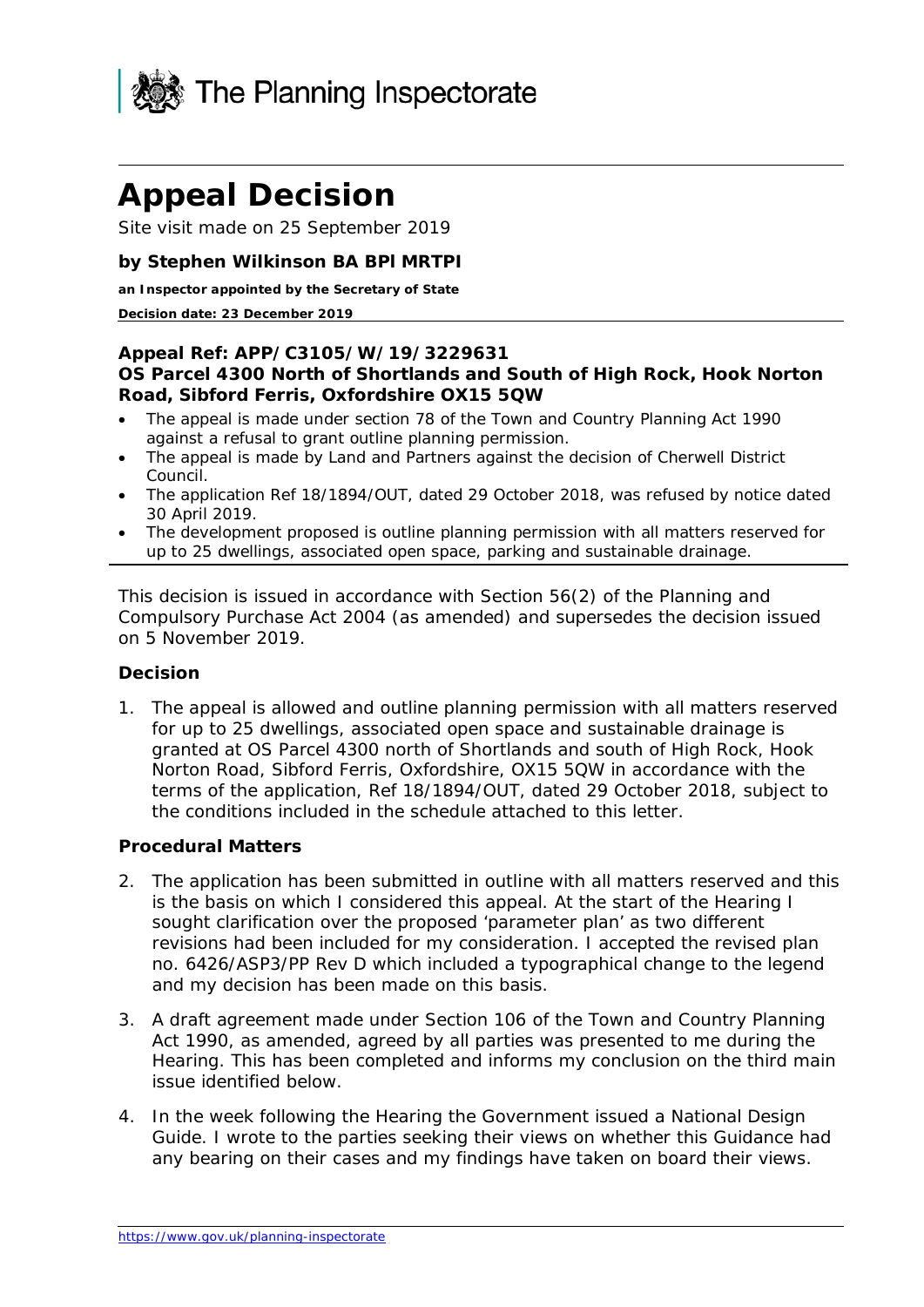# **Main Issues**

- 5. There are three main issues in this Appeal which I define as follows:
	- Whether the proposals comply with the housing policies of the development plan
	- The effect of the proposals on the character and appearance of the settlement of Sibford Ferris and the surrounding area, and
	- Whether the proposals include adequate provision for the necessary infrastructure directly required by this development.

# **The appeal site**

- 6. The appeal site forms part of an arable field, classified as Grade 2, with a site area of about 3.7ha located on the southern edge of Sibford Ferris on the western side of Hook Norton Road. The site slopes down by approximately 10m to Woodway Road, a single track road which forms its western boundary. The site affords good views to the west of the Cotswolds Area of Outstanding Natural Beauty which lies approximately 1.5km away. The appeal site has hedges along each boundary apart from its southern side which is open to the remainder of the arable field.
- 7. Sibford Ferris is separated from its nearest settlements of Sibford Gower and Burdrop by approximately half a mile across the steep valley of the River Sib. For this appeal I will refer to these settlements, collectively, as the 'Sibfords'. Together they have a population of approximately 1,000 residents. The valley sides are characterised by small wooded copses and paddocks laced with footpaths. The Sibfords have a range of services which include, doctors surgery, primary school, public house, food shop and post office. Sibford School, a private school lies opposite the site on Hook Norton Road. Limited bus services connect the Sibfords to Banbury and Stratford.

# **Reasons**

# *Policy background*

- 8. The development plan comprises the Cherwell Local Plan 2011-31, Part 1 (2015) (CLPP1) and 'saved' policies Cherwell Local Plan (1996). The Policies cascade from principles of sustainable development included in Policy ESD1 in line with the National Planning Policy Framework (2019) and seek to distribute growth to the most sustainable locations to ensure that amongst other matters, dependence on private transport is reduced.
- 9. Accordingly, the CLPP1 requires that the district wide housing target of 22,840 is delivered in the main centres of Bicester and Banbury. Outside these two centres the plan allocates 2,350 houses with 1,600 houses proposed for the former RAF base at Upper Heyford. The plan recognises the importance of sustaining rural villages and through Policy Villages 1 (PV1) defines categories of village by criteria which include their population, services/facilities, and accessibility. The focus of this policy is to 'manage' small scale development proposals which come forward within the built up limits of each village through minor development, infilling or conversions.
- 10. Policy Villages 2 (PV2) provides a rural allocation of sites of 10 or more dwellings at the Category A villages. This policy identifies that 750 houses will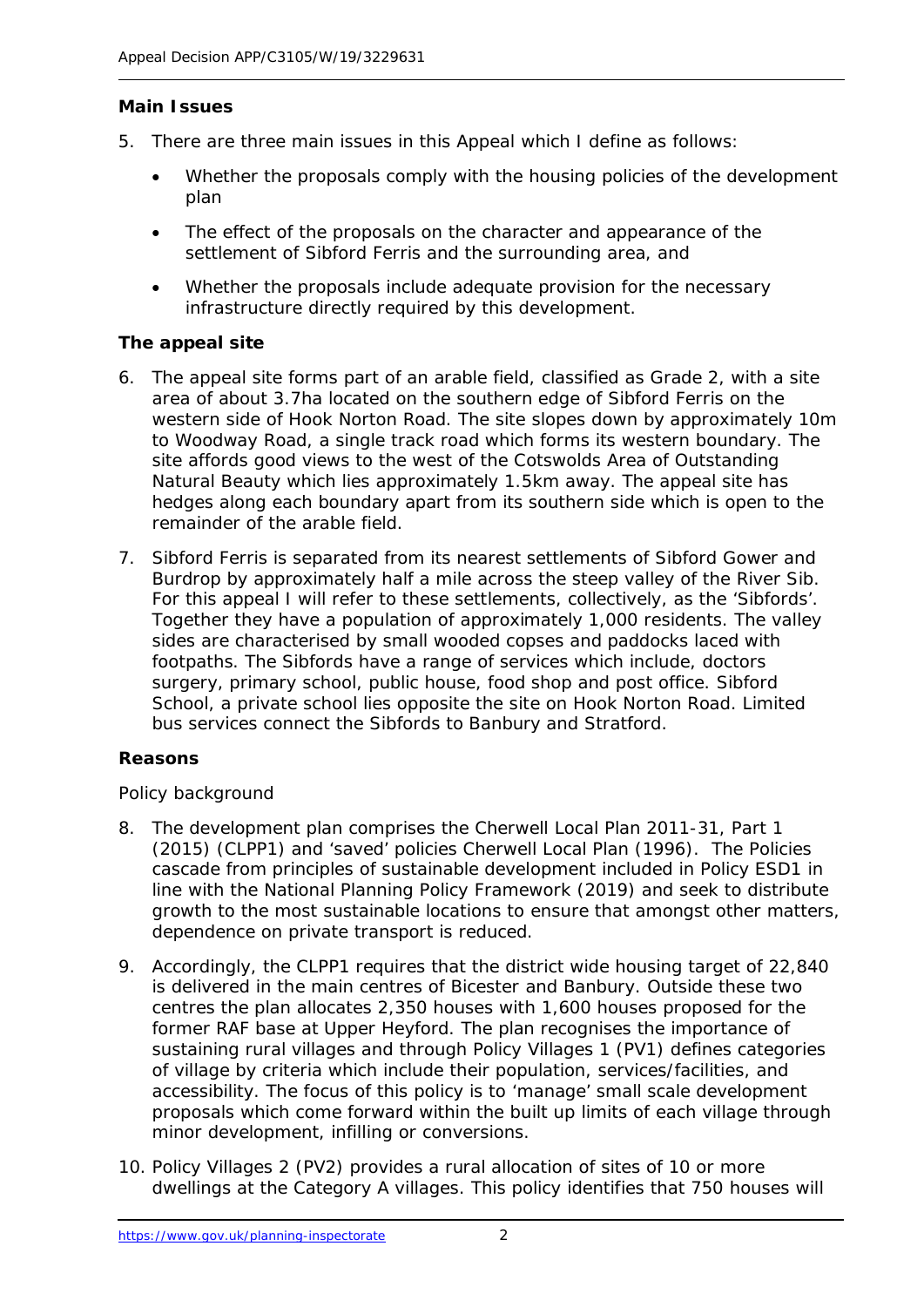be delivered at Category A villages; this would be in addition to the 'rural allowance' of small site windfalls and planning permissions that existed at 31<sup>st</sup> March 2014. Underpinning this policy is a recognition of the need to deliver housing growth evenly across the whole District at the larger villages. A range of criteria to guide new development in Category A villages is identified in policy PV2 covering matters such as the environmental qualities of sites, agricultural value, access to services and landscape impacts.

11. At the time of adoption of the CLPP1 the Council anticipated that it would prepare a CLP Part 2 which would have identified housing sites which would have informed policy PV2. This part of the Plan has not progressed because of the inception of the 'growth deal' for Oxfordshire.

#### *Whether the proposal would be in accordance with the housing policies of the development plan*

- 12. There are two issues underpinning the application of adopted policy to this site with the first concerning the total of 750 homes to be delivered at the Category A villages and the second on whether the proposed scheme accords with other housing policies.
- 13. The Council acknowledges that the 750 housing figure is not a target. A point reinforced by my colleague Inspectors in recent appeal decisions. However, it should be regarded as a benchmark to govern future decisions on applications for housing development otherwise the integrity of the plan would be undermined. The Council can identify 5.2 years housing land supply in excess of the requirement for just 3 years required for the Oxfordshire Districts. Furthermore, it can demonstrate that 168 houses have been delivered against the PV2 target of 750 houses despite the Plan being only 4 years through its 16 years 'life'. The Council's statement identifies that across the District 7,455 houses were completed of which 2,765 are in the rest of the District and a further 6,715 houses are committed of which 1,129 are in the rest of the District.
- 14. The Council identifies that by 31<sup>st</sup> March 2019 planning permissions had been granted for over 750 houses on 18 large sites and to date 271 units had been built out on these sites in line with policy PV2. However, none of these have been permitted within the Sibfords. Evidence provided through the Annual Monitoring Report (AMR) acknowledges the accelerating rate of delivery since 2015 and the Council anticipate that the 750 homes will be built out by 2028.
- 15. During the Hearing both parties made references to a large number of appeal decisions involving similar housing schemes throughout the District. Underpinning many of these decisions is the issue of 'material exceedance', a term used to describe the extent to which decisions to allow development above the figure of 750 houses for the Category A villages would erode the basis of the CLPP1. Whilst I do not have all the evidence before me regarding each of these appeal decisions there was discussion during the Hearing of a recent appeal decision<sup>[1](#page-2-0)</sup>, which had been allowed for an additional 84 dwellings at Ambrosden, another Category A village within the District albeit with a much larger population and containing a broader range of services. Again the issue of 'material exceedance' had informed the decision to allow the Appeal.

<span id="page-2-0"></span><sup>-</sup><sup>1</sup> APP/C3105/W/19/3228169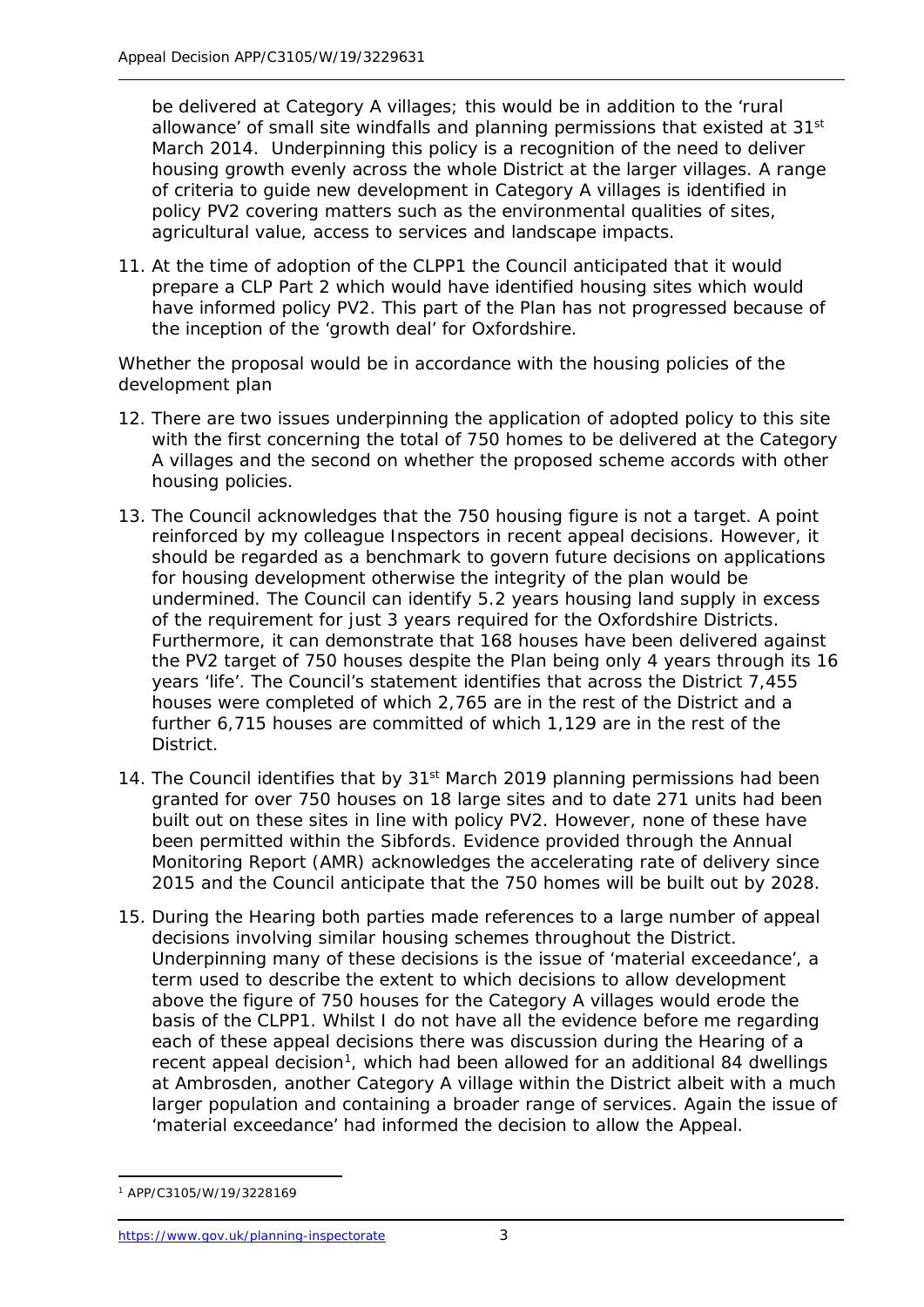- 16. I do not consider 'material exceedance' to be an issue for this appeal given the modest number of units proposed and the categorisation and size of the Sibfords. The Category A status of the village in the plan warrants further investment in housing. Although the plan period is only 4 years old I do not consider that a decision to allow this appeal would undermine the essential thrust of policy PV2 and by extension the local plan.
- 17. The second issue is the extent to which the proposals are acceptable against other housing policies included in the CHPP1.
- 18. The principles of sustainable development, identified in the National Planning Policy Framework (2019) (the Framework), underpin policy PSD1 at several levels within the CLPP1. At a strategic level the policy seeks to ensure that development will be concentrated in the main centres, then outside those there is an allowance for development within the rural areas but concentrated within the Category A villages which are defined by their range of services and being located throughout the District would support a balanced pattern of growth. Finally, at another level within each village specific sites have to be 'sustainable' in how they function in their local context with regard to a range of criteria.
- 19. The Sibfords are identified as a Category A village because of several factors including its population and range of services. These services are spread across each of the 3 settlements. I acknowledge that local connectivity between them via walking and cycling is restricted by the steep sided Sib valley but these services do exist within reasonable proximity of the appeal site. Given the spread of services across each settlement it is unlikely that the development of any site around the Sibfords would readily enable access by sustainable transport modes. This is an argument against the inclusion of the Sibfords as a Category A village but is not a matter before me in this Appeal.
- 20. Policy PV2 identifies a broad range of criteria which would have informed the CHLPP2 allocations, not all of which are relevant to the issues concerning this appeal. However whilst the site does not comply with several of these I consider that the principle of some form of development on at least part of this site has been accepted. In addition, I accord moderate weight to the inclusion of the part of the appeal site in the Council's Housing and Economic Land Availability (HELAA 2018) for up to 10 houses.
- 21. The scheme would provide for 35% affordable housing in line with policy. I understand that one of the reasons for the Council's decision resolving to grant permission for a scheme in 2014 was the inclusion of 6 affordable homes to meet local housing need following the Housing Needs Survey in 2010 and the Register of Interest in 2013.
- 22. Part of the case presented by the Sibford Action Group (SAG) referred to the poor level of service provision in the Sibfords substantiating why further development should not occur. Whilst it is difficult to determine the exact impact that 25 new households would have on local services such as the local shop, it is a fair assumption that this is likely to be positive in supporting it.
- 23. For the above reasons on this main issue I conclude that the proposals would be in line with adopted housing policies and in line with the Framework. The proposals are in line with policies PSD1, PSV1 and PSV2 of the CHPP1. They are not in conflict with 'saved' policy H18 given the status of the village defined by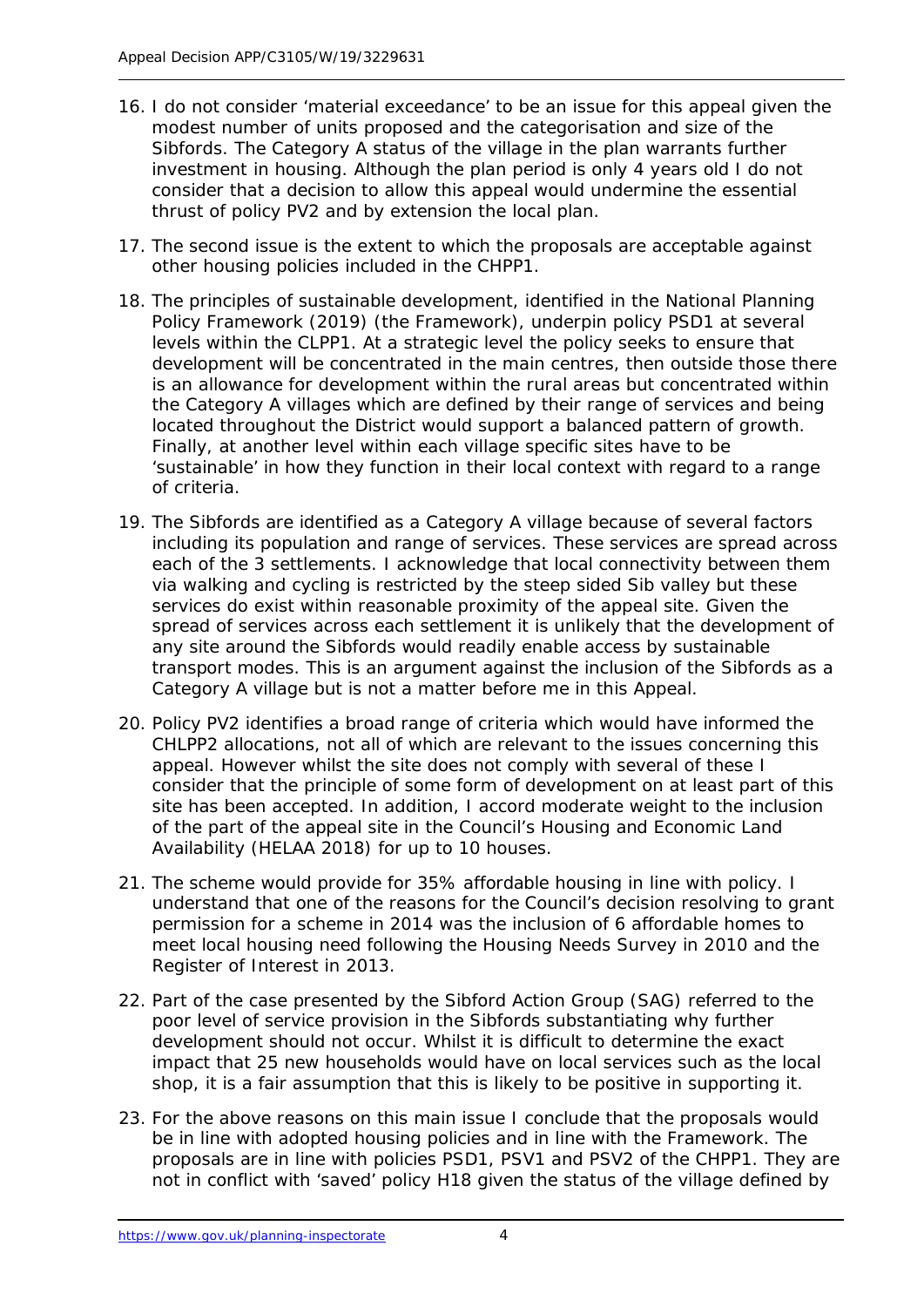PSV1 and PSV2. The scheme would not amount to a material exceedance in breach of policy PV2 and would deliver housing in line with other policies of the Plan.

### *Character and Appearance*

- 24. Sibford Ferris is a linear village extending northwards along Hook Norton Road before turning east above the Sib valley. The village's linear character means that its rural landscape prevails with the village being a subservient element. For example, the well treed Sib valley restricts views between the Sibfords reducing the impacts of the settlement pattern on landscape. Over the last 20 years new housing has been integrated into the existing settlement pattern in a sensitive way.
- 25. The appeal site's boundaries are formed by hedges on each side apart from the southern edge which is open to the remainder of the arable field. The site sits on top of a broad ridge above the Sib valley and further away, to the south the Stour valley. When viewed from the south and west across both valleys the appeal site appears as an extension to arable fields. The line of trees on the western edge of the Sibford School is a critical boundary to the edge of the settlement. The site has no statutory or non statutory landscape designations.
- 26. The adopted policies ESD 13 and ESD15 included in the CLPP1 seek to both protect landscapes and to ensure that new development responds positively to an area's character through creating or reinforcing local distinctiveness. These policies are underpinned by the 'saved' policy C28 of the Cherwell Local Plan (1996) designed to ensure that new development is sympathetic to its rural context and high value landscapes.
- 27. Where adherence to these policies is not possible proposals will not be permitted if they cause undue visual intrusion into the countryside, impact on its natural landscape and topography and be inconsistent with local character. These policies are consistent with several of the criteria included in policy PV2 which seek amongst other matters, to avoid adverse landscape impacts of new development and to avoid development on the best and most versatile agricultural land.
- 28. Although the site lies outside the Cotswolds Area of Outstanding Natural Beauty (AONB) its landscape context is shaped by this. Furthermore, the site lies in Character Area 13 of the Oxfordshire Wildlife and Landscape Study defined as an area of 'Rolling Village Pastures' and close to another landscape type, 'Wooded Pasture Valleys and Slopes'. The nature of this rolling landscape interspersed with hedgerows and copses means that views into the site from its immediate boundaries are limited compared to those from further away. For example, the proposed area of housing would be difficult to see from Woodway Road due to the slope the land and height of the hedge.
- 29. The appeal site would create a new pattern of development as an extension to the southern edge of the village. The indicative drawings identify that development would be set in the north east corner of the site with housing of 2.5 storeys which steps down towards the middle of the site to 1.5 storeys. Within the appeal site the extent of development would be limited and when set against existing development at Margaret Lane House (part of the Sibford School), it would extend the village envelope by only a small area. The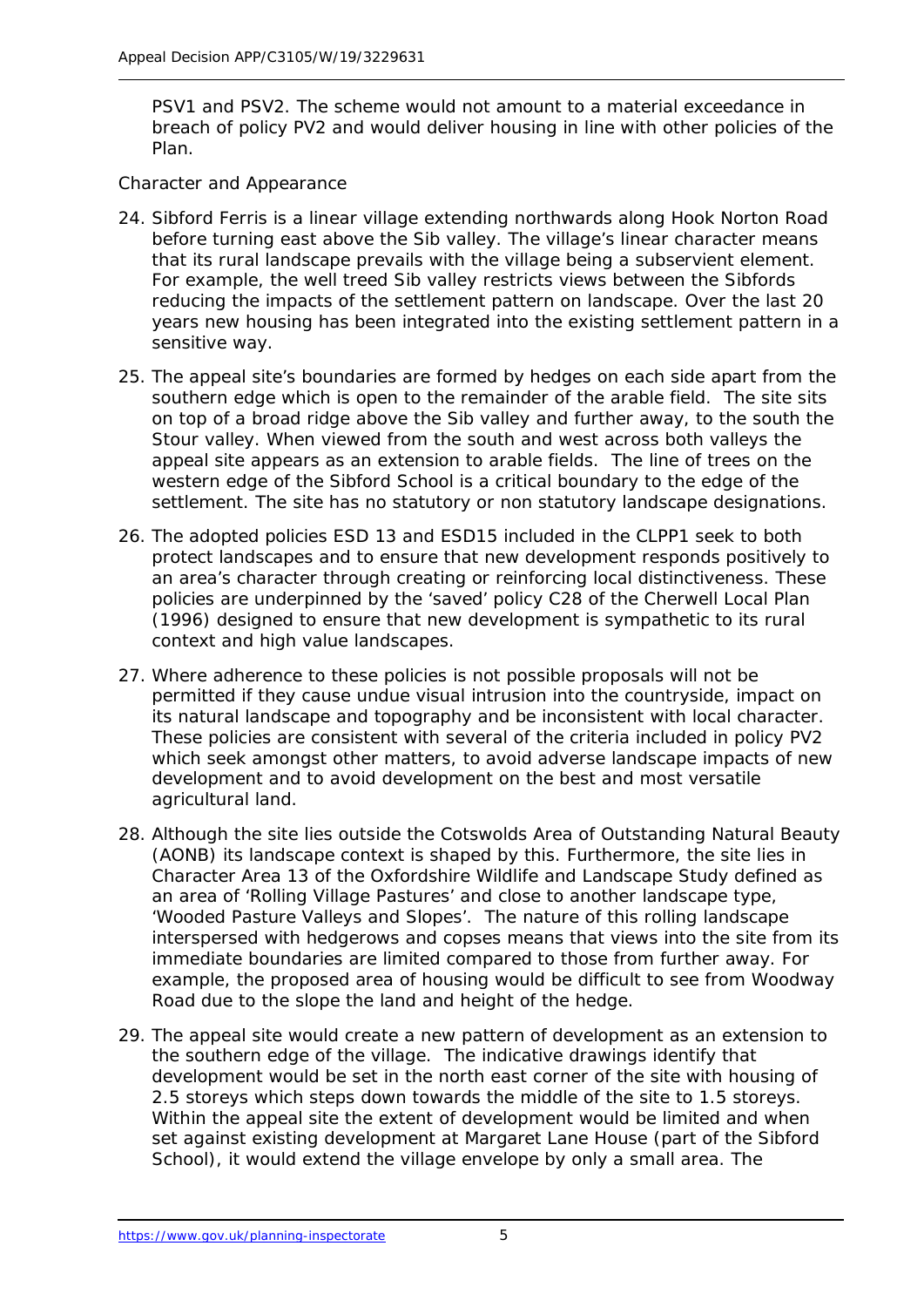suggested height parameters are important in reducing the visual impacts of the scheme from surrounding receptor points.

- 30. Whilst there are differences in approach to their respective landscape studies both the Appellants and the SAG identify a range of receptor points from which to gauge the impact of the scheme on landscape and visual character. However neither study include montages of the proposed development or images of what the site could look like after 1 and 15 years – critical points in the 'life' of a development.
- 31. Having visited several of the receptor points and considered the views included in both reports in detail I conclude that potentially the two most sensitive receptor points are from the west from the Cotswolds AONB and from the south. From the former I consider that the integrity of the landscape would not be compromised by this development. This is in part because within the appeal site the dwellings would be set close to existing housing and only marginally extend the pattern of development to just south of Margaret Lane House which forms part of the Sibford School. Furthermore, the line of trees along the boundary of the Sibford School along Hook Norton Road would still be the dominant landscape feature when the site is viewed from the west. For these reasons I consider that the proposals would not have an 'urbanising effect' on the site and its surroundings as the Council have stated.
- 32. From my own observations I find that the appeal site is most prominent when viewed at just over 1km away from the south along D'Arcy Dalton Way. This is particularly important given that at this point the appeal site would not have a natural edge to its southern boundary. However, the scheme does include mitigation along this edge in the form of tree planting. The Appellants Landscape and Visual Appraisal recognises that the proposed scheme would be contained within the existing landscape. The concentration of development at the north east corner of the site and its relative low density would reduce its intrusiveness.
- 33. The National Design Guide 2019 builds on Chapter 12 of the National Planning Policy Framework (NPPF) 2019 which requires, amongst other matters, that new development reflects its landscape context and setting. Having viewed the site from a number of receptor points I consider that its low density combined with the extent of proposed planting belts would ensure that the proposal could be 'accommodated' within its context.
- 34. On this issue I conclude that the proposals would not cause unacceptable harm to the landscape setting of the Cotswolds AONB and the setting of Sibford Ferris. For these reasons I consider that the proposed scheme would not be in conflict with saved policies C28 of the Cherwell Local Plan (1996) and ESD 13, ESD 15 and PV1 and PV2 of the CHPP1.

# **Infrastructure provision**

35. The completed section 106 agreement includes a range of provisions. These cover the requirement that 35% of the dwellings are 'affordable', provision of and commuted payments for local play area and public amenity space within the scheme, maintenance arrangements for onsite trees and boundary hedgerows, and a sustainable drainage system. Other provisions include a contribution to the provision of waste management facilities and community hall facilities and contributions to the local secondary school and the Sibford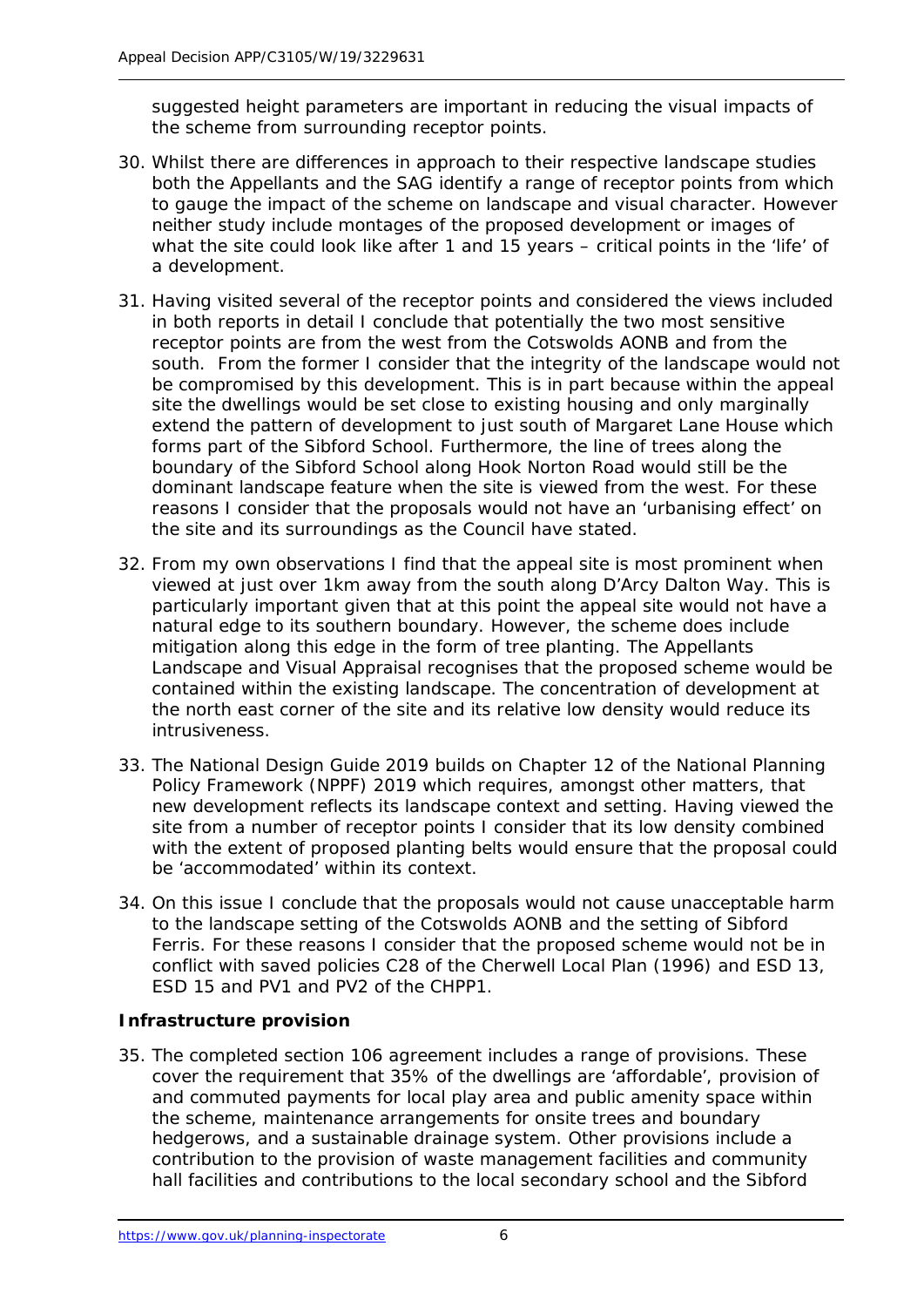School for indoor and outdoor recreation opportunities. The agreement includes provisions made under section 278 for a new pedestrian footway, crossing and access into the site, bus shelter, local play and provisions for a traffic regulation order to ensure lower speed on Hook Norton Road as drivers approach from the south.

36. Overall, the obligations included in the agreement are related to the requirements of development plan policies and are necessary, directly related and fairly and reasonably related in scale and kind to the proposed scheme, in line with paragraphs 56-57 of the National Planning Policy Framework 2019.

# **Other Matters**

37. Interested parties raised issues regarding matters which I address in turn below.

#### *Unsustainability of the Sibfords to take more development*

- 38. The Sibfords are a Category A settlement included in the local plan. Although the Inspector at the local plan inquiry did consider that the hierarchy of settlement types was not set in stone this is a matter for a review of the local plan and not one for me to determine in this appeal. This categorisation of village types was based on the range of factors including local service provision. Whilst I acknowledge that journey times between the Sibfords would be hindered by the quality of the local highway network and the Sib valley, potentially leading to more private transport use than would be normally expected, a range of services consistent with Category A settlements does still operate in the Sibfords for the benefit of residents of the appeal scheme.
- 39. Many of the decisions of my inspector colleagues to dismiss appeals in other villages within the District can be distinguished from this case for several reasons. In some cases the scale of development was large compared to the size of the original village. For example, in Finmere, the appeal<sup>[2](#page-6-0)</sup> was dismissed for 47 houses but the range of services was limited as the village had no shop or post office. The Sibfords do have a shop and other services. In other cases the appeal proposals would add to further development given extant permissions as in the cases<sup>[3](#page-6-1)</sup> of both Weston on the Green and Chesterton. The Sibfords have not experienced new development since the adoption of the Local Plan.
- 40. In other appeals other factors such as substantial harm to heritage assets prevailed. For example, in Kirtlington and Cropredy the impact of proposals on the setting of listed buildings and the character and appearance of a conservation area was cited respectively as reasons for dismissal<sup>4</sup>. These are not matters relevant to this appeal.

# *Traffic generation and congestion*

41. The amount of traffic generation arising from the appeal scheme was not identified in the Council's reasons for refusal. Whilst representations from interested parties focused on the extent of additional traffic generation arising from the appeal proposal, I did not receive other evidence to dispute the

<span id="page-6-0"></span><sup>-</sup><sup>2</sup> APP/C3105/WW/17/3169168

<sup>3</sup> APP/C3105/W/16/3158925 and APP/C3105/W/15/3130576

<span id="page-6-2"></span><span id="page-6-1"></span><sup>4</sup> APP/C3105/W/14/3001612 and APP3105/WW/17/3187461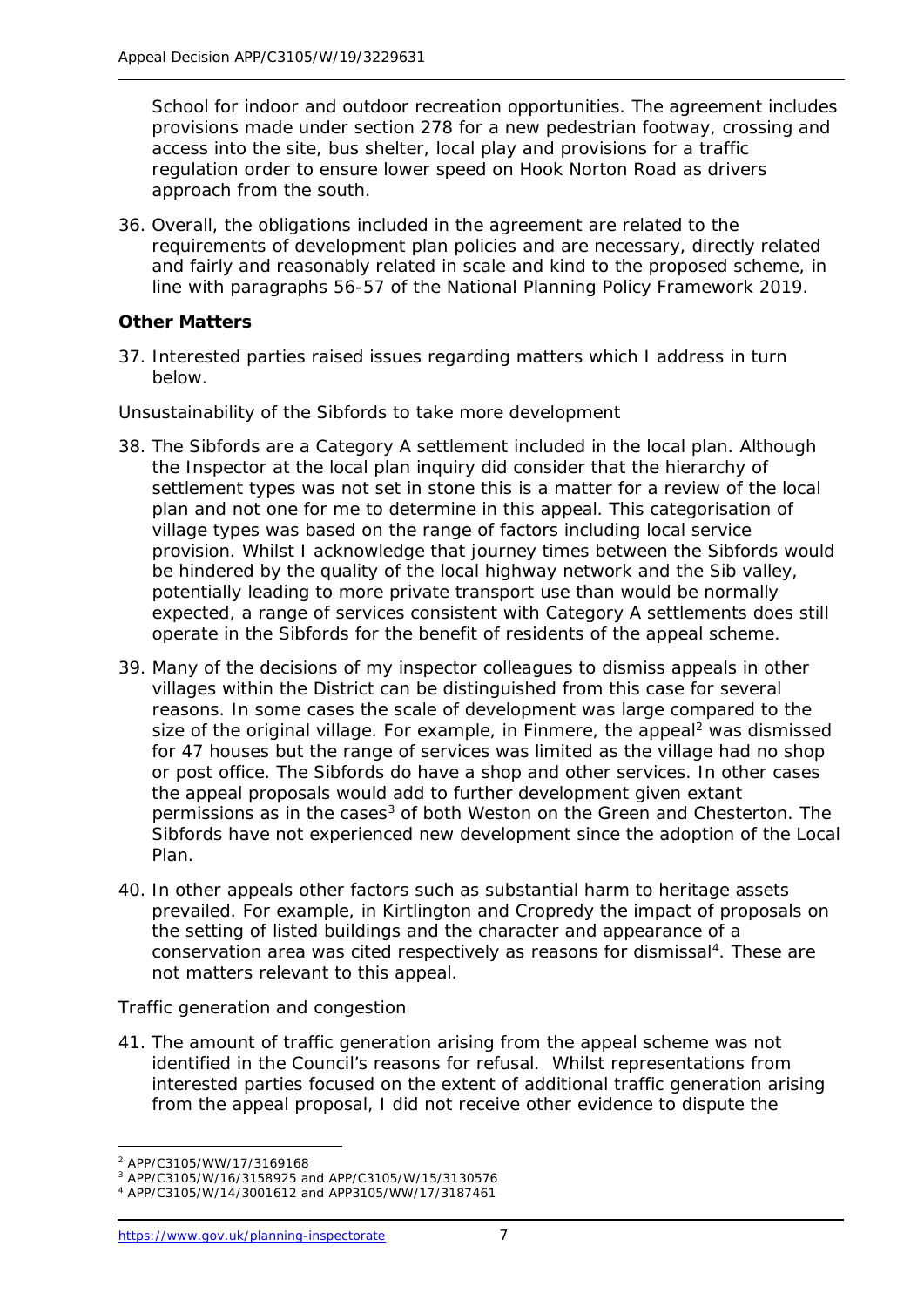Appellants traffic survey which indicated that during the critical morning and evening peaks the amount of traffic generation would be between 10 and 12 vehicles generated an hour by the proposals.

- 42. I acknowledge the CRAILTUS survey completed in 2009 and its conclusions on the use of private transport in the Sibfords but this matter was considered as part of the local plan which designated the village as a Category A village. Furthermore, although representations from SAG addressed concerns over the levels of congestion in the village caused by the amount of traffic passing through the narrow village roads, compounded by the 'school run' to the Sibford school I saw only limited examples of this during this critical time when I visited the village. Furthermore, during two visits to the village I observed that the amount of traffic on local roads was low. Although I acknowledge that bus services to the village have been reduced since the local plan's adoption in 2015 I still consider that the inclusion of new housing could go some way to sustaining the existing level of service provision.
- 43. Although the proposals would involve the loss of Grade 2 agricultural, land this has to be balanced against the benefits which the proposals could make to the provision of additional housing.
- 44. Finally, a further objection referred to concerns over flooding. The site lies in the Flood Zone 1 and a Flood Risk Assessment submitted with the appeal identified that the risk of flooding was low. Furthermore, the scheme does include sustainable urban drainage.

#### **Planning balance and conclusions**

- 45. Section 38(6) of the Planning and Compulsory Purchase Act 2004 requires that planning permission must be determined in accordance with the development plan unless material considerations indicate otherwise. The National Planning Policy Framework (2019) places considerable emphasis on sustainable development and highlights the delivery of new housing as a national priority.
- 46. The appeal proposals are consistent with the essential thrust of the housing policies included in the adopted CHLPP1. In particular, they are consistent with ESD1 and in line with policies PV1 and PV2. Set against this is the number of dwellings included in extant permissions in the Category A villages across the District which exceeds the 750 dwellings included in policy PV2. However, I do not consider that the appeal proposals represent a material exceedance to this figure given its modest size and they would not undermine policy PV2 and the basis of the local plan. Furthermore, the scheme includes a quantum of affordable units compliant with policy.
- 47. In addition, the scheme includes other features including a path across the site improving permeability, allotments and local play facilities. These key into some concerns identified in the non-statutory Sibford Action Plan (2012) and are consistent with adopted policies in the CHPP1. I have already identified the obligations included in the completed section 106 agreement which through contributions would improve local highways, restrict speeds into the village along Hook Norton Road and support active lifestyles through contributions to the facilities of the local secondary school and the Sibford School. In addition, 25 new households would go some way to support local services.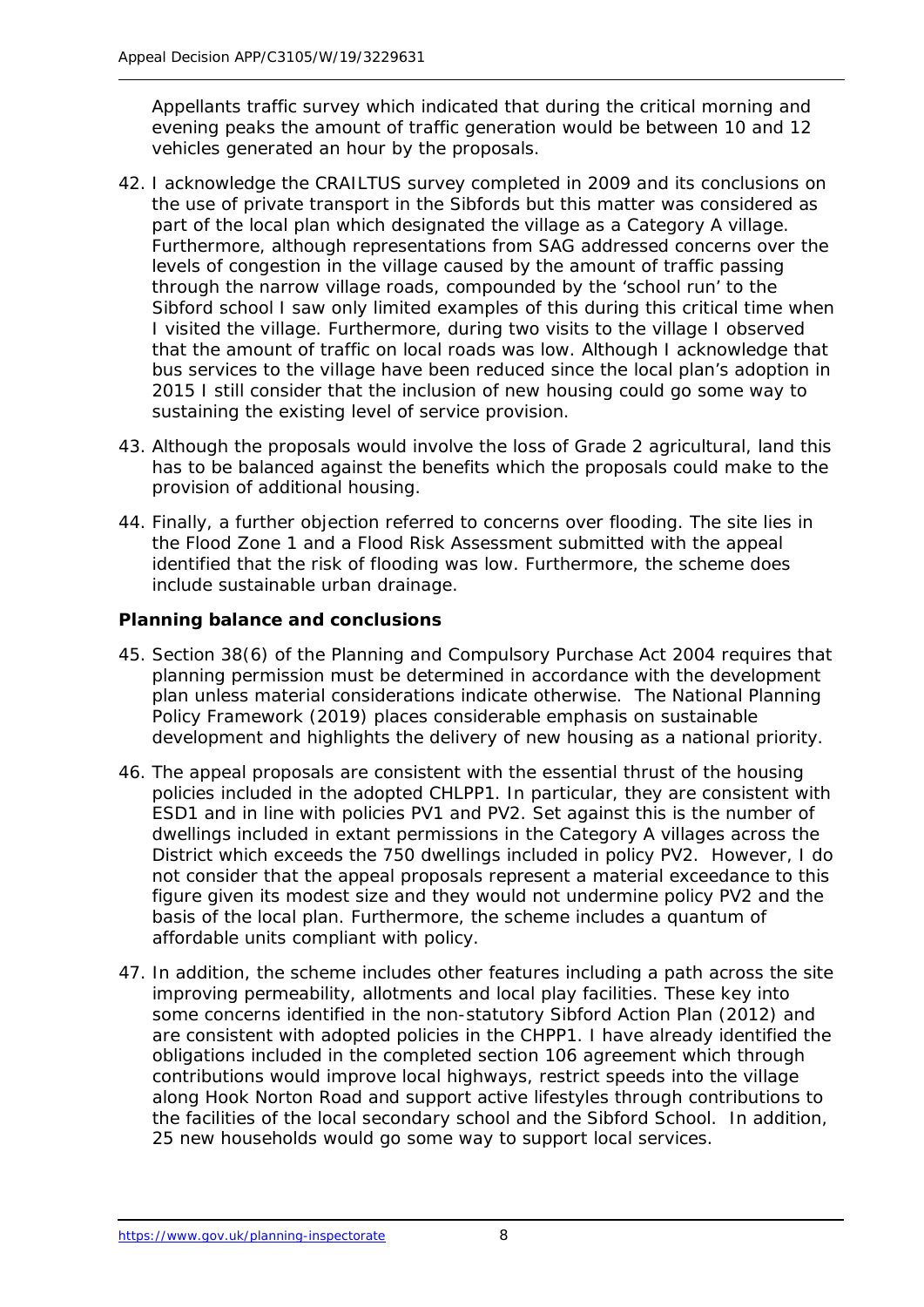- 48. Whilst the proposed schemes location on the edge of the village does form a limited extension to its current settlement pattern this must be seen in the context of this site set close to Margaret Lane House. The integrity of the landscape character is not compromised by the scheme. The character of the landscape means that the scheme's visual impacts are reduced. Its most sensitive southern boundary can be adequately mitigated through landscaping. The details of this can be determined at reserved matters stage.
- 49. Taking into account all these matters I conclude that the appeal is allowed and outline planning permission is granted subject to the conditions included in the attached schedule.

# **Conditions**

- 50. During the Hearing there was a discussion between the main parties on the draft conditions. Having considered these further, I am making a series of small amendments to ensure full compliance with Planning Practice Guidance. I have imposed a condition specifying the timeframes for the commencement of development and for the submission of outstanding reserved matters as required by Sections 91 and 92 of the Town and Country Planning Act 1990, as amended. A condition is required to ensure that the development is carried out in accordance with the plans and documents submitted with the application to ensure adherence to the principle of the proposed development hereby approved. Other conditions require a Construction Traffic Management Plan and Construction Environmental Management Plan to ensure that the operational works to complete the scheme do not adversely impact on the living conditions of surrounding residential occupiers, avoid potential conflict with highway users and protect the environment and biodiversity.
- 51. A condition requiring a Landscape and Ecology Management Plan is required to identify the habitats to be created in the scheme including the requirement for bat and bird boxes in line with both local and national policy. A condition requiring an energy statement is required to ensure that the energy consumption is minimised during construction and on completion to deliver a low carbon development in line with both local and national policy. A condition is required to ensure archaeological investigations are completed in advance of works proceeding following advice received from the County Council.
- 52. Other conditions include a need for detailed drawings of the proposed access from Hook Norton Road to ensure highway safety. A condition is required to address contamination if this is found on site. Finally, a condition is required for a starter pack for new homes advising on sustainable modes of travel to ensure that the use of private transport is reduced.

# *Stephen Wilkinson*

Inspector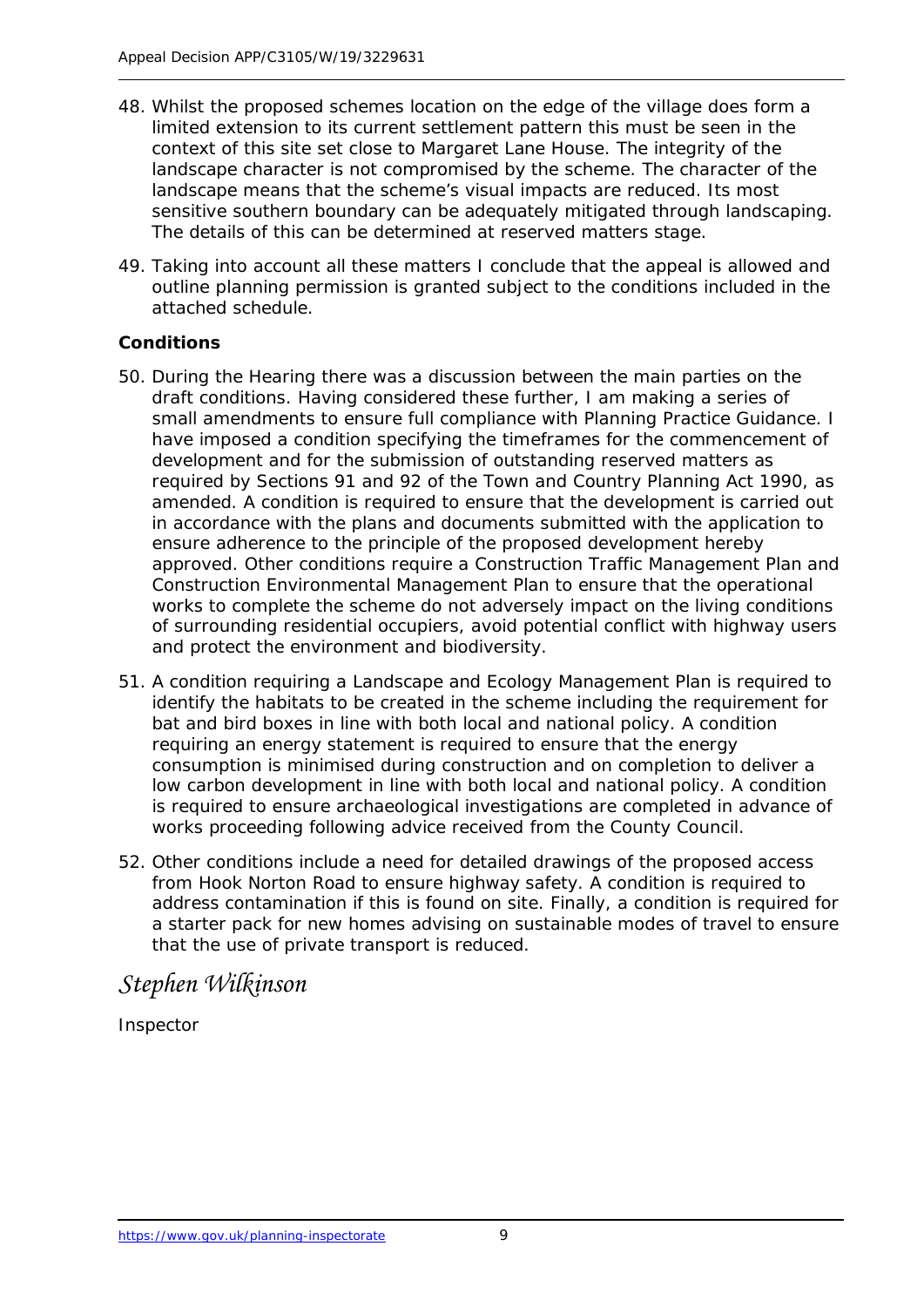### **Schedule of Conditions**

- 1) Details of the access, appearance, landscaping, layout, and scale, (hereinafter called "the reserved matters") shall be submitted to and approved in writing by the local planning authority before any development takes place and the development shall be carried out as approved.
- 2) Application for approval of the reserved matters shall be made to the local planning authority not later than 3 years from the date of this permission.
- 3) The development hereby permitted shall take place not later than 2 years from the date of approval of the last of the reserved matters to be approved.
- 4) The development hereby permitted shall be carried out in accordance with the following approved and submitted plans and documents: Site Location Plan 1;2500 scale (Promap), Concept Schematic 6426/ASP3/PP – Rev D Parameter Plan and 6426/ASP4/LSP-Rev A-Landscape Strategy Plan, Design and Access Statement; Flood Risk Assessment; Arboricultural Impact Assessment; Ecological Impact Assessment; Archaeological Desk Based Assessment; Flood Risk Assessment and Drainage Strategy report and drawings labelled 3361.101.
- 5) Prior to commencement of the development hereby approved, full details of the means of access between the land and the highway shall be submitted to and approved in writing, by the Local Planning Authority. The access shall be broadly in accordance with the positioning indicated on the approved plan 3361.101-Concept Schematic,6426/ASP3/PP and include detail of layout and vision splays. Thereafter and prior to the first occupation of any of the development the means of access shall be constructed and retained in accordance with the approved details.
- 6) Prior to the first occupation of the development hereby approved a travel information pack shall be submitted to and approved by the Local Planning Authority. Thereafter and upon occupation the first residents of each dwelling shall be provided with a copy of the approved information pack.
- 7) Prior to commencement of the development hereby approved a Construction Traffic Management Plan (CTMP) shall be submitted to and approved in writing by the local planning authority. Thereafter, the approved CTMP shall be implemented and operated in accordance with the approved details.
- 8) Prior to commencement of the development hereby approved, full details of a surface water drainage scheme for the site detailing all on and off site drainage works required in relation to the development which shall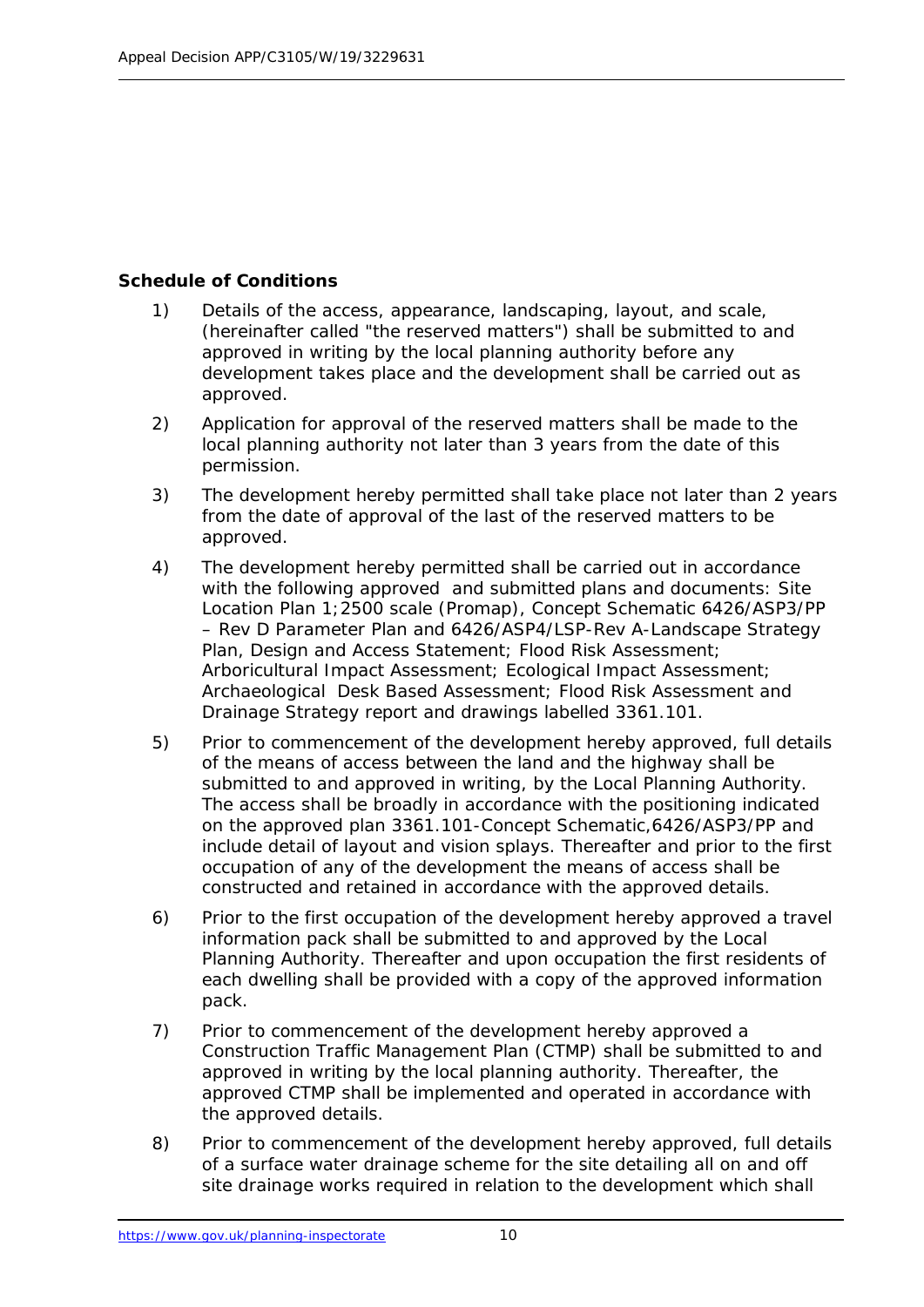be broadly in accordance with the drainage proposals set out in the submitted flood risk assessment produced by JNP Group Consulting Engineers and which shall include a sewer modelling assessment shall be submitted to and approved in writing by the local planning authority. The development shall not be carried out other than in accordance with the approved scheme, until such time no discharge of foul or surface water from the site shall be accepted from the site into the public system. The scheme shall also include:

- Discharge rates
- Discharge volumes
- SUDS (permeable paving, soakaways, infiltration devices, attenuation pond, swales)
- Maintenance and management of SUDS features to include a SUDS management and maintenance plan
- Sizing of features attenuation volume
- Infiltration in accordance with BRE 365 (to include comprehensive infiltration testing and annual monitoring recording of ground water levels across the site).
- Detailed drainage layout with pipe numbers
- Network drainage calculations
- Phasing
- Flood flow routing in exceedance conditions (to include provision of a flood exceedance route plan).
- 9) Prior to the commencement of the development hereby approved, a landscape and ecology management plan (LEMP) showing how all habitats will be created managed and funded and to include details of a bat and birdbox scheme shall be submitted to and approved in writing by the local planning authority. Thereafter, the development shall not be carried out other than in strict accordance with the approved LEMP.
- 10) Prior to the commencement of the development hereby approved, including any site clearance, a Construction Environmental Management Plan (CEMP), which shall include details of the measures taken to ensure that construction works do not adversely affect biodiversity, shall be submitted to and approved in writing by the local planning authority. Thereafter, the development shall not be carried out other than in strict accordance with the approved CEMP.
- 11) If during development, contamination not previously identified is found at the site, no further development shall be carried out until full details of a remediation strategy detailing how the contamination shall be dealt with has been submitted to and approved by the Local Planning Authority. Thereafter, the remediation strategy shall be carried out in accordance with the approved details.
- 12) Prior to or as part of the first reserved matters submission, an Energy Statement shall be submitted to and approved in writing by the Local Planning Authority. The Energy Statement should: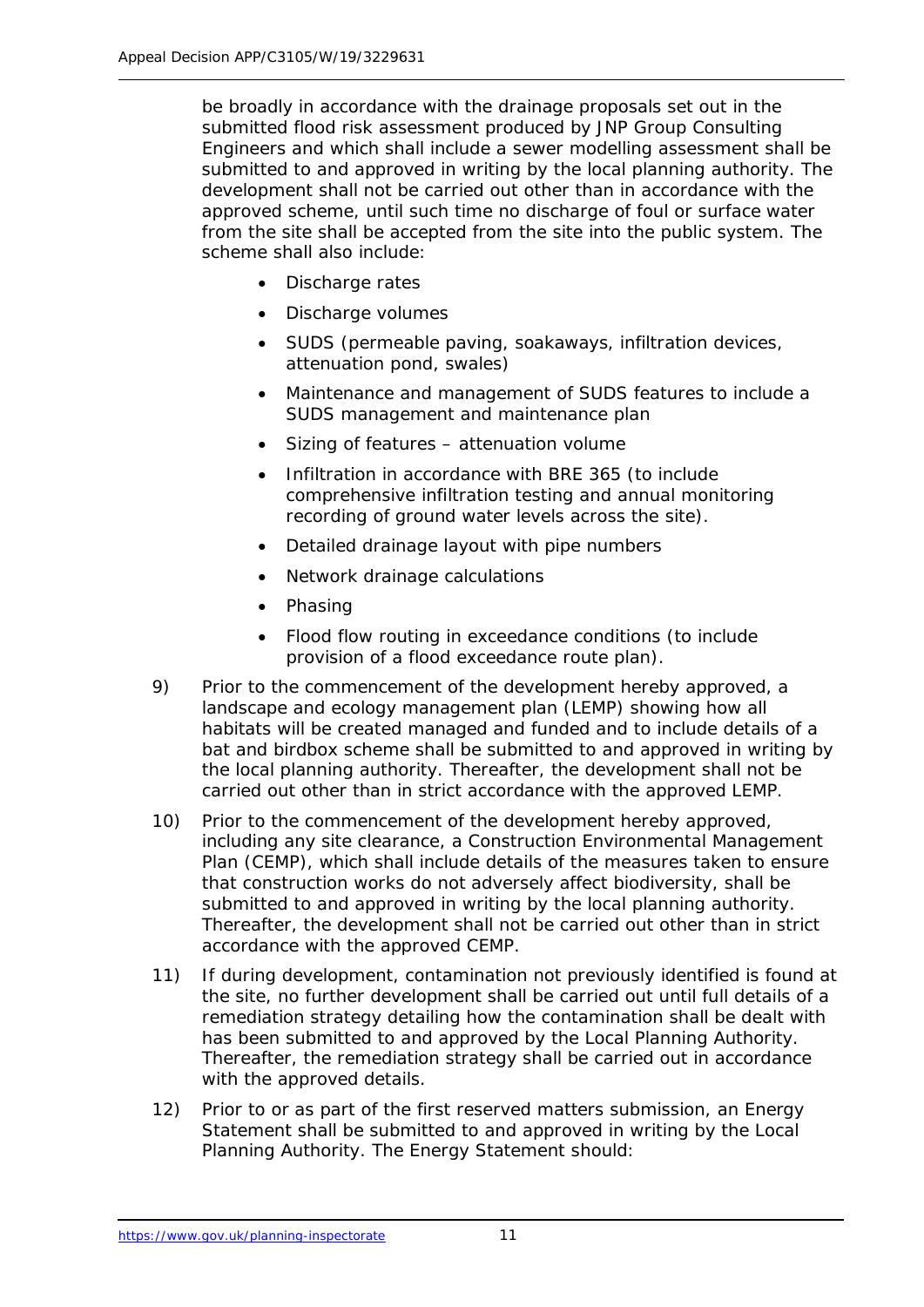- Be structured in accordance with the energy hierarchy in ESD2 of the Cherwell Local Plan 2011-31 Part 1 with information provided on each element of the hierarchy
- Inform and be reflected in the reserved matters
- Include a description of the development, number and type of residential units,
- Demonstrate sustainable construction methods as per Policy ESD3 of the Cherwell Local Plan Part 1 2011-31, and
- Consider the use of renewable energy to supply the development.

Thereafter, the development shall be carried out in strict accordance with the recommendations and measures contained in the approved Energy Statement.

- 13) Prior to or as part of the submission of the first reserved matter a Written Scheme of Archaeological Investigation shall be submitted to and approved in writing by the local planning authority. The scheme shall include an assessment of significance and research questions:
	- i) the programme and methodology of site investigation and recording;
	- ii) the programme for post investigation assessment;
	- iii) the provision to be made for analysis of the site investigation and recording;
	- iv) the provision to be made for publication and dissemination of the analysis and records of the site investigation;
	- v) the provision to be made for archive deposition of the analysis and records of the site investigation;
	- vi) the nomination of a competent person or persons/organization to undertake the works set out within the Written Scheme of Investigation.